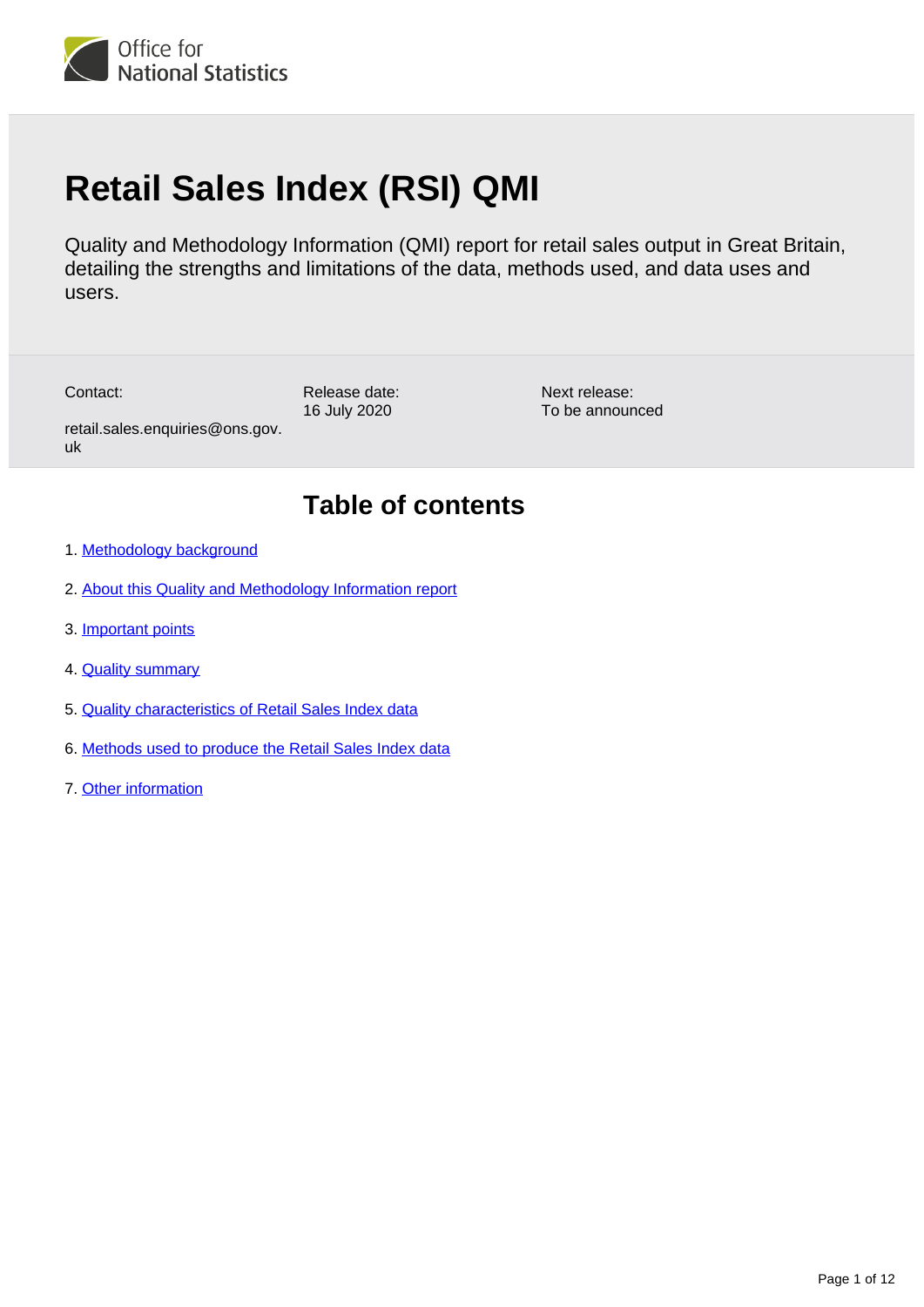# <span id="page-1-0"></span>**1 . Methodology background**

| <b>National Statistic</b>           | $x^{110}$                                              |
|-------------------------------------|--------------------------------------------------------|
| Survey name                         | Monthly Business Survey - Retail Sales Index (MBS-RSI) |
| <b>Frequency</b>                    | Monthly                                                |
| <b>How compiled</b>                 | Sample based survey                                    |
| Geographic coverage   Great Britain |                                                        |
| Sample size                         | 5,000 retailers                                        |

# <span id="page-1-1"></span>**2 . About this Quality and Methodology Information report**

This Quality and Methodology Information (QMI) report contains information on the quality characteristics of the data (including the European Statistical System's five dimensions of quality) as well as the methods used to create it.

The information in this report will help you to:

- understand the strengths and limitations of the data
- learn about existing uses and users of the data
- understand the methods used to create the data
- decide suitable uses for the data
- reduce the risk of misusing the data

# <span id="page-1-2"></span>**3 . Important points**

- The Retail Sales Index (RSI) is compiled using data from the Monthly Business Survey Retail Sales Index (MBS-RSI).
- The RSI covers businesses that are engaged in retail trade and that operate in Great Britain; it does not include Northern Ireland, the Isle of Man or the Channel Islands.
- Retail sales data are collected from a sample of approximately 5,000 retailers across Great Britain.
- The sample represents the whole retail sector and includes all large retailers and a representative sample of smaller businesses; the known retail industry population is approximately 200,000 businesses and while the sample represents 2.5% of this population, in terms of the number of businesses the sample represents approximately 93% of all known turnover in the retail industry.
- Retailers provide total retail turnover inclusive of Value Added Tax (VAT), including sales from stores via the internet, mail orders, stalls and markets, door-to-door, and telephone sales; a separate question is asked for total retail sales generated via the internet only.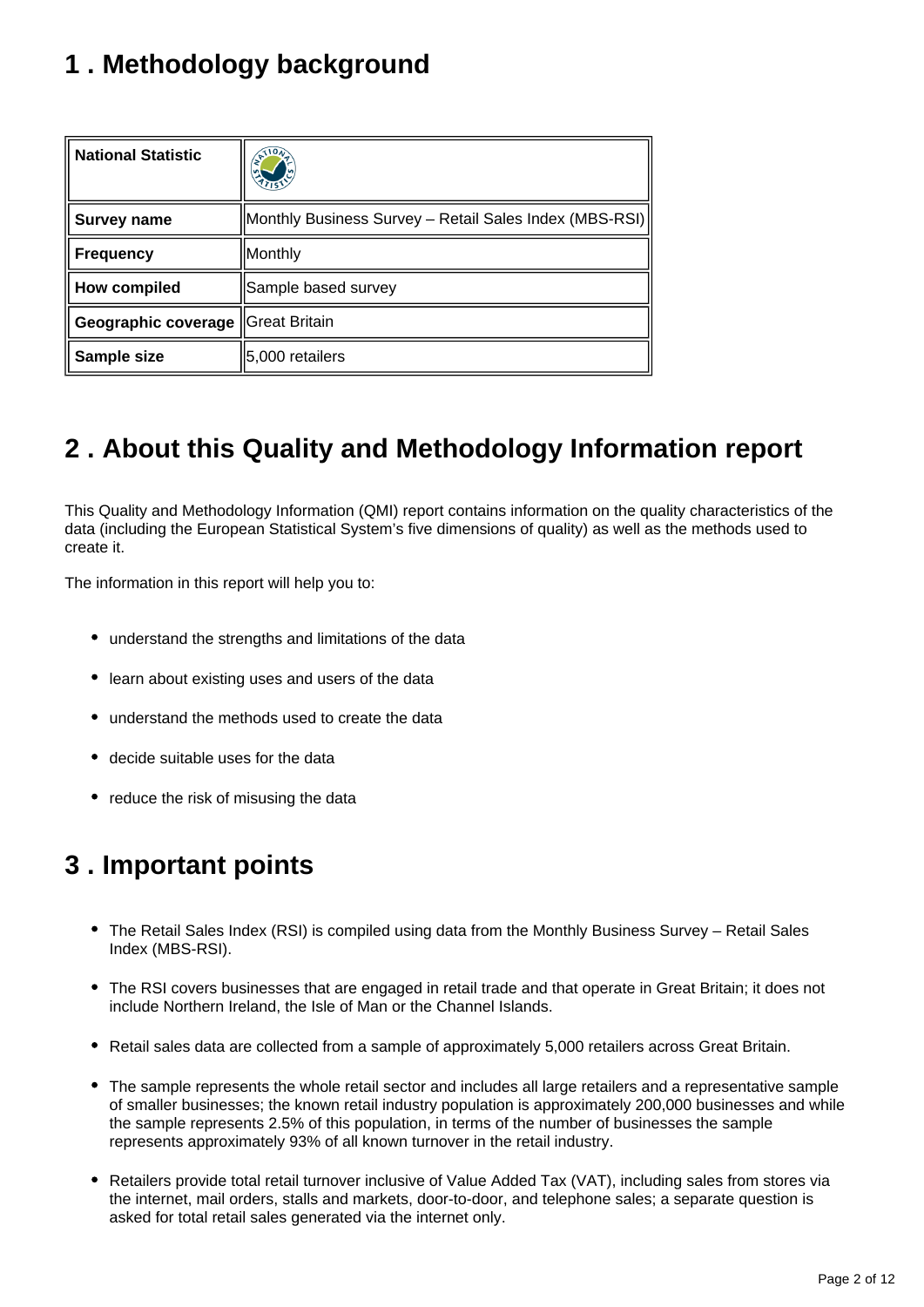# <span id="page-2-0"></span>**4 . Quality summary**

The primary purpose of the Retail Sales Index (RSI) is to produce a short-term measure of the changes in the volume and value of sales of goods by retail businesses in Great Britain, providing a timely indicator of economic performance and strength of consumer spending. The industries included in the Retail Sales Inquiry are defined by the [UK Standard Industrial Classification \(SIC 2007\).](https://www.ons.gov.uk/methodology/classificationsandstandards/ukstandardindustrialclassificationofeconomicactivities/uksic2007) Retail sales statistics published in the [Retail sales](https://www.ons.gov.uk/businessindustryandtrade/retailindustry/bulletins/retailsales/previousReleases)  [statistical bulletin](https://www.ons.gov.uk/businessindustryandtrade/retailindustry/bulletins/retailsales/previousReleases) are presented for all retailing, both including and excluding automotive fuel, and in four retail sector groupings:

- predominantly food
- non-food
- non-store retailing
- automotive fuel

The non-food sector is broken down further to provide statistics on:

- non-specialised stores or department stores
- textiles, clothing and footwear
- household goods stores
- other specialised stores

At this level, statistics on volume and value of retail sales, seasonally adjusted, are published.

Retail sales statistics published in the [Retail sales quality tables](https://www.ons.gov.uk/businessindustryandtrade/retailindustry/datasets/retailsalesqualitytables) on a monthly basis are presented by retail sector groupings and more detailed industry sub-groups. At this level, non-disclosive statistics covering small and large businesses, non-seasonally adjusted, are provided.

The main output measures include value and volume estimates, in both seasonally adjusted and non-seasonally adjusted forms. The value estimates reflect the total turnover that businesses have collected over a standard period, while the volume estimates are calculated by taking the value estimates and adjusting to remove the impact of price changes.

# <span id="page-2-1"></span>**5 . Quality characteristics of Retail Sales Index data**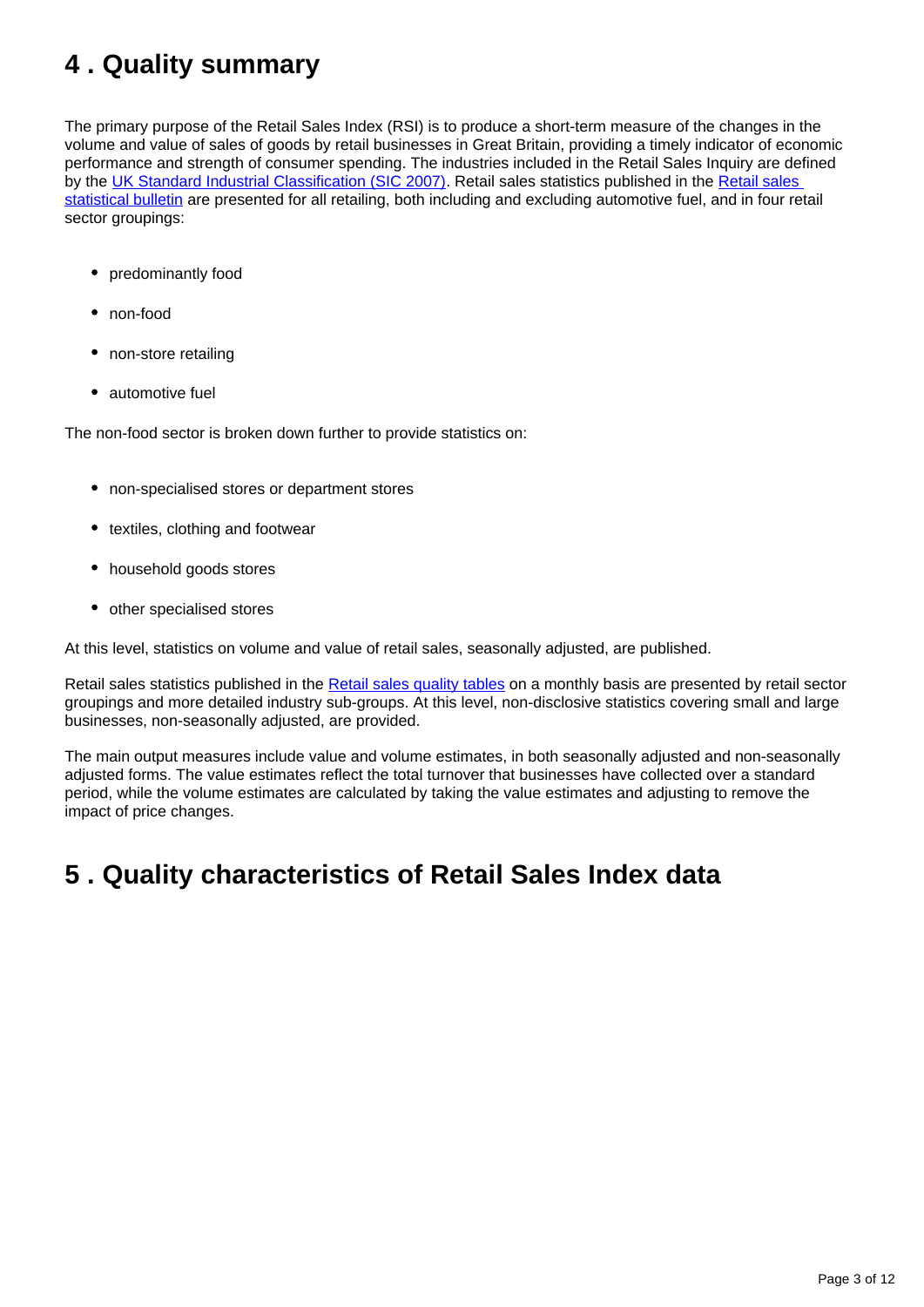#### **Relevance**

(The degree to which the statistical outputs meet users' needs.)

The value and volume measures of retail sales estimates are widely used in private and public sector institutions, particularly by the Bank of England (BoE) and HM Treasury. Their primary use of the data is to assist in informed decision-making and policymaking. Other users include business and research communities, economic and financial organisations, the media, and the general public.

We regularly review our statistical outputs to ensure they continue to meet users' needs. Several changes have been made to the statistical bulletins to make them more relevant for users. In a survey, users found the Retail Sales Index (RSI) statistics important to their work. It was found to be crucial for financial modelling of sectors and was recognised as a timely indicator for the economy. It has been used as a comparative tool with the British Retail Consortium (BRC) and other market sources, to boost context. Practically, it has been utilised as a comparative tool for business performance, and the ability to access internet retail sales has been particularly beneficial to some. On a non-industry level, the RSI was perceived as important for informing political opinions or simply for curiosity by individuals who were not necessarily utilising it as a reference for work purposes.

The RSI feeds into estimates of gross domestic product (GDP) in two ways. First, it feeds into the services industries where GDP is measured from the output approach. Secondly, it is a data source used to measure household final consumption expenditure, which feeds into GDP estimates when measured from the expenditure approach.

## **Accuracy and reliability**

(The degree of closeness between an estimate and the true value.)

There are two possible types of error in estimates of retail sales: sampling error and non-sampling error.

[Sampling](https://www.ons.gov.uk/methodology/methodologytopicsandstatisticalconcepts/uncertaintyandhowwemeasureit#sampling-the-population) error occurs because a sample, rather than the entire population, is surveyed; it is the difference between the true value of the population and the estimated value. One way of measuring this difference is through standard errors.

Non-sampling errors arises from inaccuracies in collecting, recording and processing the data. The most significant of these errors are: misreporting of data items, deficiencies in coverage, non-response and processing errors. Every effort is made to minimise reporting error, for example, all Monthly Business Survey – Retail Sales Index (MBS-RSI) respondents who do not return data by the stated deadline are response chased to reduce the non-response rate. Non-response error is minimised through the use of imputation. The careful design of questionnaires, intensive training and supervision of editing and validation staff, and efficient data-processing procedures are also used to minimise reporting errors.

A report on RSI standard errors and response rates titled [Improving quality information for the RSI \(PDF, 119KB\)](http://www.ons.gov.uk/ons/guide-method/method-quality/specific/economy/retail-sales/improving-quality-information-for-the-retail-sales-index.pdf) was published in January 2015. The report shows that the median year-on-year standard error is estimated at 0.9% and the month-on-month standard error is estimated at 0.5%. More recent analysis shows that when averaged over 2019, the month-on-month standard error estimate remains steady at 0.5%, whereas the year-onyear standard error has increased to 1.2%.

In 2019, the RSI was published using an average of 62.2% questionnaire response rate; this equates with approximately 89.5% of sampled turnover. The sample of 5,000 from a population of nearly 200,000 may seem small, but together these 5,000 retailers cover approximately 93% of all retailing turnover captured on the [Inter-](https://www.ons.gov.uk/aboutus/whatwedo/paidservices/interdepartmentalbusinessregisteridbr)[Departmental Business Register \(IDBR\)](https://www.ons.gov.uk/aboutus/whatwedo/paidservices/interdepartmentalbusinessregisteridbr).

A form of measurement error arises from respondents reporting turnover in British pounds (thousands), when actual British pounds are required. Where this is the case, we correct the figure and inform respondents as to which figures they need to provide.

Processing errors can be introduced where data are inputted manually by data analysts in British pounds (thousands) rather than actual British pounds. We provide training to minimise this processing error.

Coverage error is introduced where businesses are not classified to retail or are not registered for Value Added Tax (VAT) or Pay As You Earn (PAYE) and are therefore not listed on the IDBR.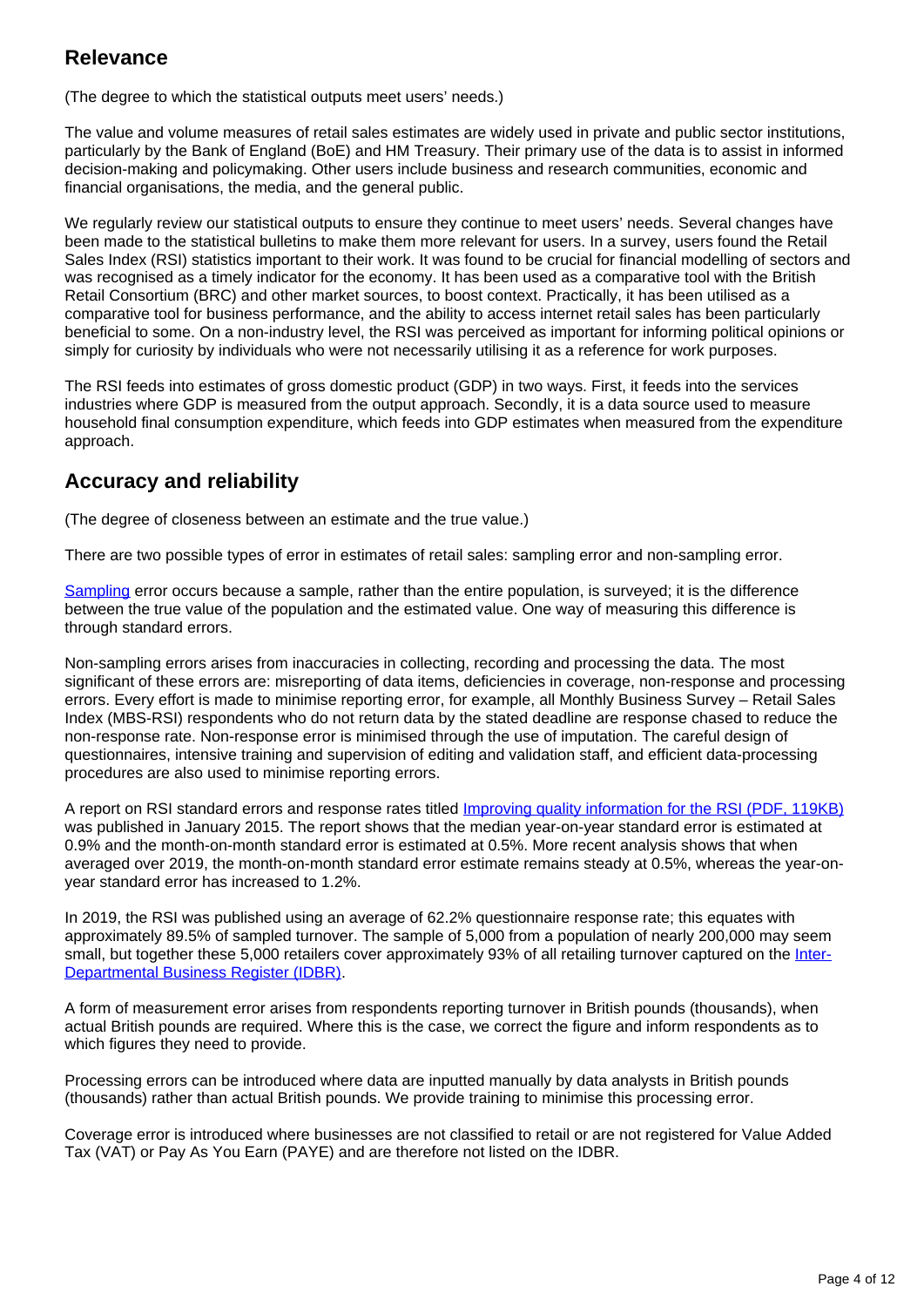# **Revisions**

Retail sales non-seasonally adjusted data are revised as needed. Revisions and sampling variations are a consequence of the trade-off between timeliness and accuracy. All estimates are subject to statistical error, which refers to the *uncertainty* inherent in any process or calculation that uses sampling, estimation or modelling. Estimates for the most recent month are provisional and subject to revision because of:

- late responses to the MBS-RSI
- revisions to seasonal adjustment factors, which are re-estimated every month and reviewed annually
- changes from the annual seasonal adjustment review
- annual updating of the business register that forms the basis for the sample for the RSI (usually occurring in January)
- other methodological improvements

Changes are not made to any non-seasonally adjusted data prior to 2001. Revisions to non-seasonally adjusted data will directly impact on the seasonally adjusted estimates.

Revisions to all published seasonally adjusted estimates are not constrained or restricted as they are for other short-term indicators and the national accounts. Revisions are allowed to occur naturally each month along the full length of each time series as a consequence of the direct seasonal adjustment of the component time series. Aggregate seasonally adjusted estimates will then be derived. Any revisions from the directly seasonally adjusted time series will then occur as part of the higher-level aggregation. This approach ensures that the RSI uses all available information and provides the most up-to-date estimates for recent periods.

A report on [Revisions to the RSI \(PDF, 100KB\)](http://www.ons.gov.uk/ons/guide-method/method-quality/specific/economy/retail-sales/revisions-to-the-retail-sales-index-2014.pdf) and the [RSI revisions policy \(PDF, 48KB\)](http://www.ons.gov.uk/ons/guide-method/revisions/revisions-policies-by-theme/economy/retail-sales-index-revisions-policy.pdf) are published on our website.

# **Output quality trade-offs**

(Trade-offs are the extent to which different dimensions of quality are balanced against each other.)

The main quality trade-off in producing the RSI occurs between timeliness and response rate. By publishing 18 days after the month's end, the RSI typically has a 61% response rate. One month later, this response rate will have risen to approximately 74%. The difference in coverage is smaller, with results published on approximately 87% sampled turnover, which rises to approximately 96% sampled turnover a month later.

## **Coherence and comparability**

(Coherence is the degree to which data that are derived from different sources or methods, but refer to the same topic, are similar. Comparability is the degree to which data can be compared over time and domain, for example, geographic level.)

Other statistics on retail sales are available. We also produce retail sales statistics as part of the Annual Business Survey (ABS). There are differences between the RSI and ABS retail figures for the following reasons: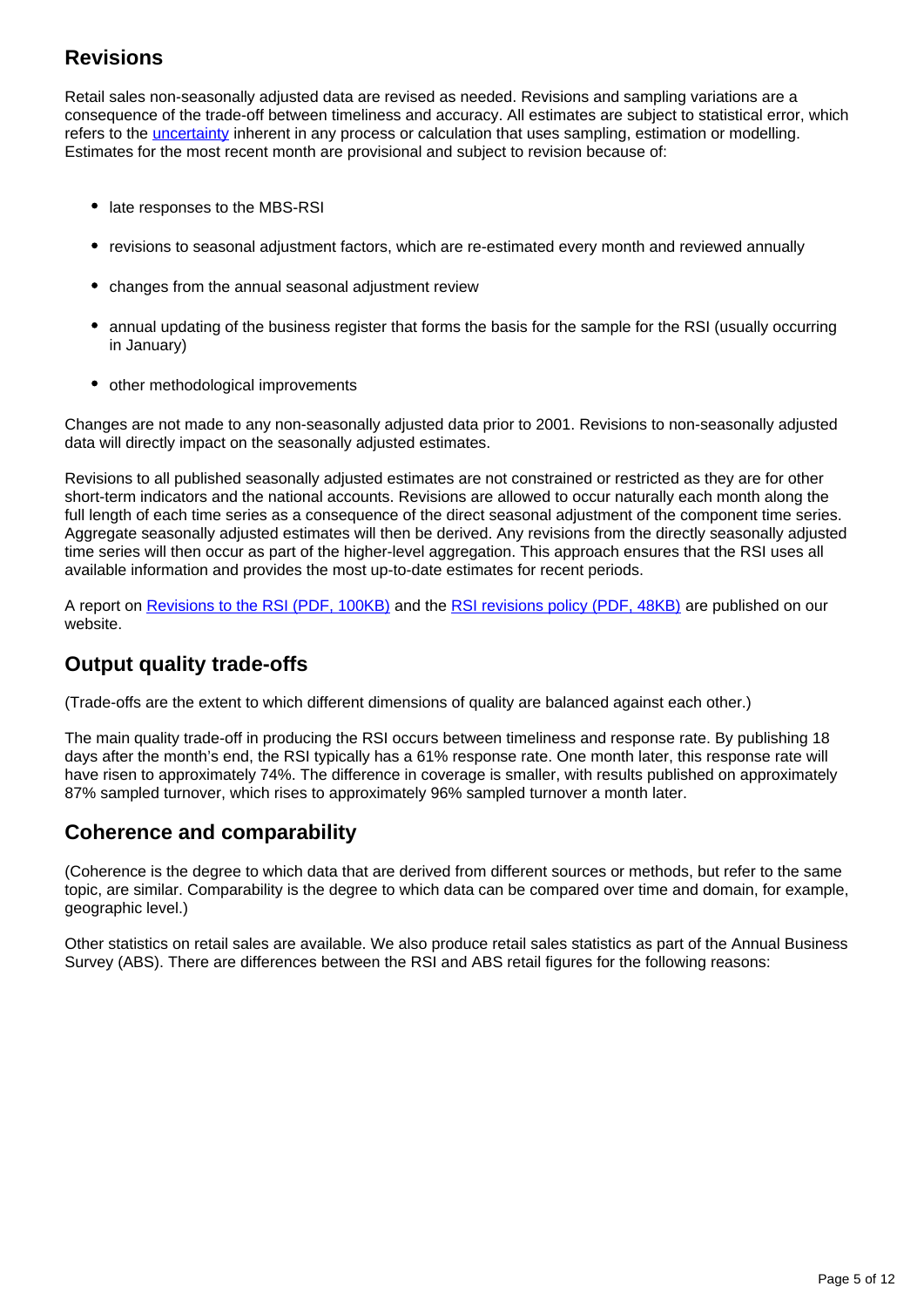- the ABS collects and produces statistics on the UK, whereas the RSI covers Great Britain, resulting in differences in total sales values
- reporting periods can vary: the ABS allows respondents to provide information on either a calendar year or financial calendar year, while the RSI asks respondents to provide information based on a four-week, fourweek, five-week cycle reporting period
- for the food sector, the ABS includes automotive fuel sales by supermarkets; for the RSI, these are extracted and used for the calculation of the automotive fuel series
- for chemists, the ABS includes NHS receipts; these are excluded from the RSI

There are other indicators of retail sales available. These include the Retail Sales Monitor (RSM), produced by the BRC in collaboration with KPMG, and the Confederation of British Industry's (CBI's) retail trade statistics, which are published as part of their Distributive Trades Survey (DTS). The data produced by both are regularly used along with the RSI as important indicators of retail sales growth. However, there are differences between the indicators in relation to coverage and compilation that can lead to discrepancies between the published figures. More information on the differences between these two indicators and the RSI can be found in the article [RSI and external surveys \(PDF, 96KB\)](http://www.ons.gov.uk/ons/guide-method/method-quality/specific/economy/retail-sales/comparability-of-rsi-sales-and-external-indicators-2012-13.pdf).

## **British Retail Consortium's UK Retail Sales Monitor**

The RSM is produced using data supplied by retailers from across the UK's retail industry. Sales values from a range of 12 product categories are provided weekly to KPMG, which then aggregates them into annual growth rates for each month on a total and like-for-like basis. The like-for-like figure strips out the effects of expansions and store openings and closures and is presented as a measure of retail industry performance. The total figure reflects retail industry growth. The headline growth rates are published in the second week after end of the month reported on.

In 2018 we published a methodological article which gives an overview of differences in the data collection, classification and compilation of the Retail Sales Index and the [BRC-KPMG UK Retail Sales Monitor.](https://www.ons.gov.uk/businessindustryandtrade/retailindustry/methodologies/retailsalesindexandexternalindicatorsassessingmethodologicaldifferenceswiththebrckpmgukretailsalesmonitor)

From the [Retail sales statistical bulletin](https://www.ons.gov.uk/businessindustryandtrade/retailindustry/bulletins/retailsales/previousReleases), the most appropriate measure to compare with the RSM total sales series is the RSI value of retail sales excluding automotive fuel for large stores, non-seasonally adjusted.

## **Confederation of British Industry's Distributive Trades Survey**

The DTS is a qualitative survey that looks to capture short- and medium-term trends in the UK retail sector. On average, 68 retailers, which account for approximately a third of total employment in the retail sector, respond to the survey. Respondents are required to answer a series of questions regarding sales volumes using a scale of up, down or same as last year.

Comparable time series are available going back to 1988 for the following headline aggregates and their subsector series:

- all retailing excluding automotive fuel
- predominantly food stores
- predominantly non-food stores
- non-store retailing

For the following aggregates, comparable time series are available going back to 1996: all retailing including automotive fuel and automotive fuel.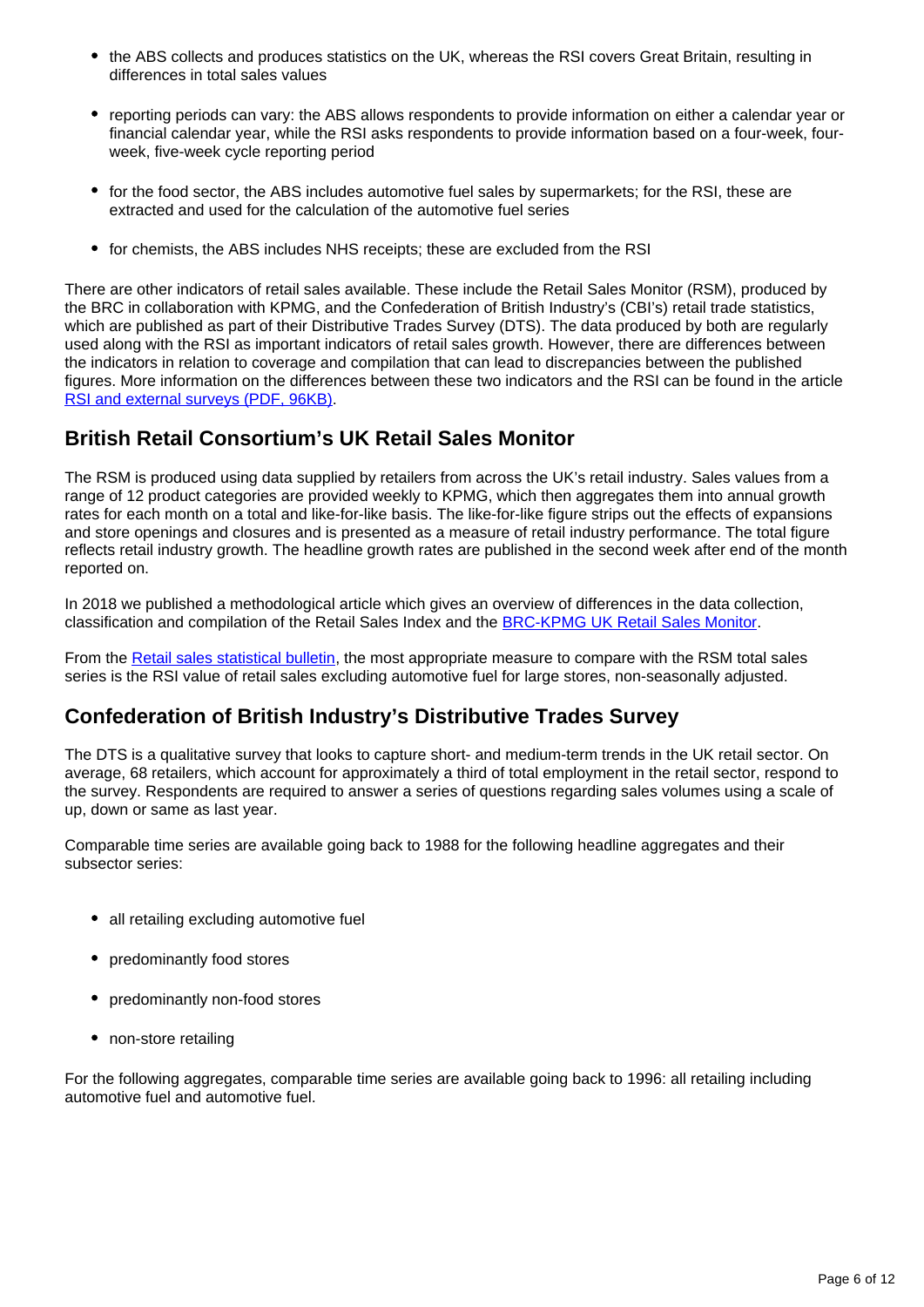# **Concepts and definitions**

(Concepts and definitions describe the legislation governing, and the classifications used in, the output.)

The industries included in the MBS-RSI are as defined by the [UK Standard Industrial Classification \(SIC 2007\).](https://www.ons.gov.uk/methodology/classificationsandstandards/ukstandardindustrialclassificationofeconomicactivities/uksic2007) The detailed structure of this classification and categories used by the RSI can be found in A quick guide to the [RSI \(PDF, 118KB\)](http://www.ons.gov.uk/ons/guide-method/method-quality/specific/economy/retail-sales/quick-guide-to-the-retail-sales-index.pdf).

Retail sales is compliant with the Eurostat short-term business statistics regulation.

# **Accessibility and clarity**

(Accessibility is the ease with which users are able to access the data, also reflecting the format in which the data are available and the availability of supporting information. Clarity refers to the quality and sufficiency of the release details, illustrations and accompanying advice.)

Our recommended format for accessible content is a combination of HTML web pages for narrative, charts and graphs, with data being provided in usable formats such as CSV and Excel. Our website also offers users the option to download the narrative in PDF format. In some instances, other software may be used or may be available on request. Available formats for content published on our website but not produced by us, or referenced on our website but stored elsewhere, may vary. For further information, please refer to the contact details at the beginning of this page.

For information regarding conditions of access to data, please refer to the following links:

- [Terms and conditions \(for data on the website\)](http://www.ons.gov.uk/help/termsandconditions)
- [Accessibility](http://www.ons.gov.uk/help/accessibility)

In addition to this Quality and Methodology Information (QMI) report, quality information relevant to each release is available in the [Retail sales statistical bulletin](https://www.ons.gov.uk/businessindustryandtrade/retailindustry/bulletins/retailsales/previousReleases).

## **Timeliness and punctuality**

(Timeliness refers to the lapse of time between publication and the period to which the data refer. Punctuality refers to the gap between planned and actual publication dates.)

The monthly [Retail sales statistical bulletin](https://www.ons.gov.uk/businessindustryandtrade/retailindustry/bulletins/retailsales/previousReleases) is released in a timely manner, 18 or 19 days after the reference period, and is an important early economic indicator. Data are collected for standard trading periods that follow a four-week, four-week, five-week cycle. For the reference period 25 August 2019 to the 28 September 2019, the RSI was released on 17 October 2019. The exception to this is for the release of February data, which are published 25 working days after the reference period; this is because price data, which are used for deflation, are released later than usual to allow for the basket of goods to be updated.

For more details on related releases, the release calendar is available online from [GOV.UK](http://www.gov.uk/government/statistics/announcements) and provides 12 months' advance notice of release dates. If there are any changes to the pre-announced release schedule, public attention will be drawn to the change and the reasons for the change will be explained fully at the same time, as set out in the [Code of Practice for Statistics.](http://www.statisticsauthority.gov.uk/assessment/code-of-practice/index.html)

# <span id="page-6-0"></span>**6 . Methods used to produce the Retail Sales Index data**

#### **How the output is created**

The following provides a summary of how the Retail Sales Index (RSI) and retail internet sales are calculated. The RSI output provides an estimate of the value and volume of retail sales in Great Britain on a monthly basis. This incorporates the retail internet sales data, but these are also published alongside to provide more detailed information for this sector.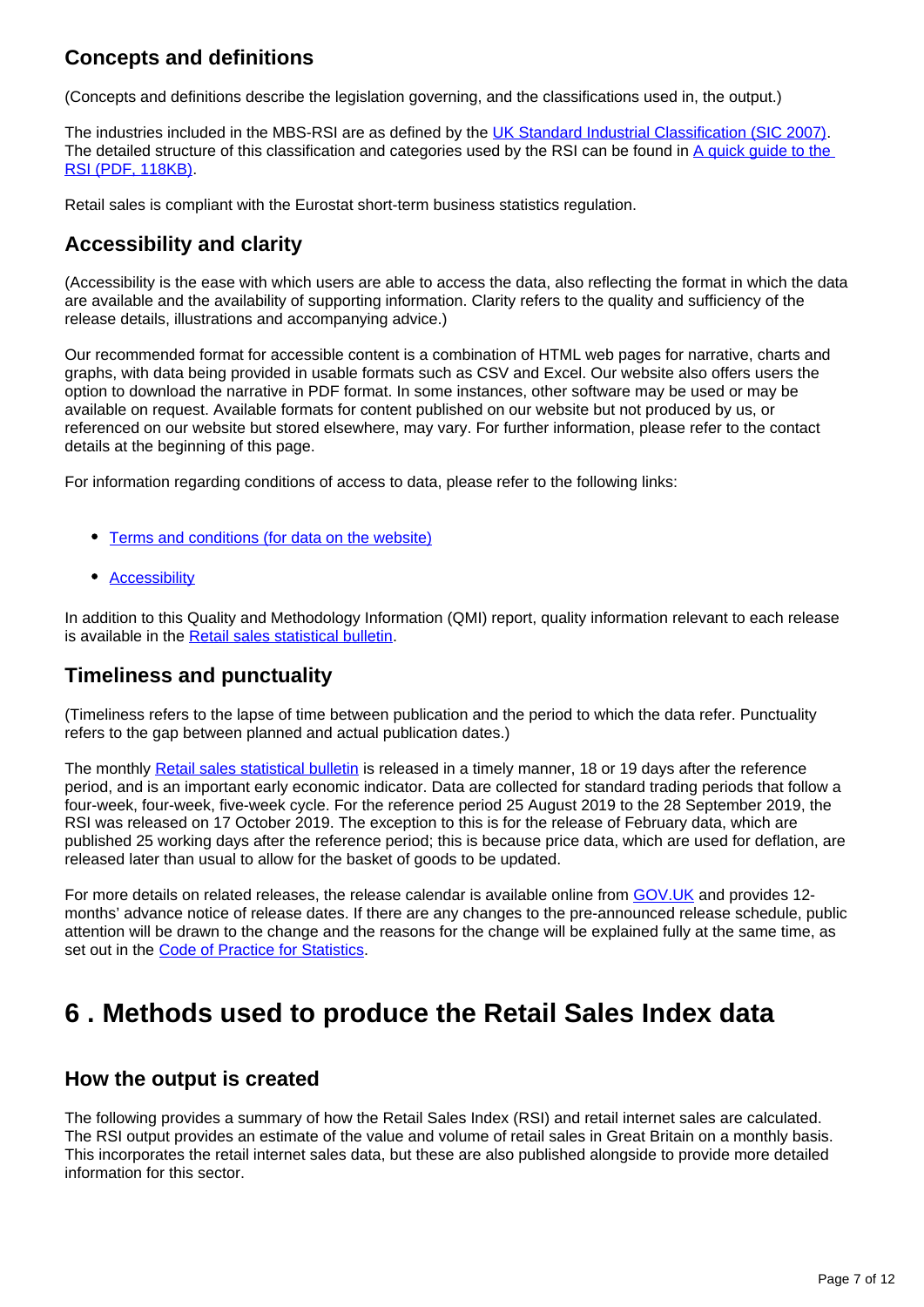# **Sampling**

The population of interest is all businesses resident within Great Britain, where their principal activity is retailing and they are therefore classified to retail under the [UK Standard Industrial Classification \(SIC 2007\).](https://www.ons.gov.uk/methodology/classificationsandstandards/ukstandardindustrialclassificationofeconomicactivities/uksic2007) There are an estimated 200,000 retailers listed within the target population or sampling frame, which is taken from the [Inter-](https://www.ons.gov.uk/aboutus/whatwedo/paidservices/interdepartmentalbusinessregisteridbr)[Departmental Business Register \(IDBR\)](https://www.ons.gov.uk/aboutus/whatwedo/paidservices/interdepartmentalbusinessregisteridbr).

Retail sales data are collected from a sample of approximately 5,000 retailers from across Great Britain. The sample represents the whole retail sector and includes all large retailers and a representative sample of smaller businesses. The known retail industry population is approximately 200,000 businesses and while the sample represents 2.5% of this population, in terms of the number of businesses, the sample covers approximately 93% of all known turnover in the retail industry.

The IDBR is used as the sampling frame for the Monthly Business Survey – Retail Sales Index (MBS-RSI). A sampling frame is a list of all units in the population of interest; in this case, this is a list of all businesses in the UK that we can obtain information from.

A stratified random sample is used to ensure small and large businesses are represented according to the retail trade population structure. First, retailers are classified to their industrial grouping as defined by the SIC 2007. Five bands or strata are then created based on employment size:

- Band 1: 0 to 4 employment
- Band 2: 5 to 9 employment
- Band 3: 10 to 99 employment
- Band 4: 100 and more employment
- Band 5: employment between 10 to 99 with turnover greater than £60 million a year

A random sample is taken from Bands 1, 2 and 3. Retailers in Bands 4 and 5 are continuously sampled.

#### **Data collection**

The RSI is compiled using data from the MBS-RSI. The MBS-RSI covers businesses that are engaged in retail trade and that operate in Great Britain. It does not include Northern Ireland, the Isle of Man or the Channel Islands.

Retail sales covers spending on goods such as food, clothing and footwear, and household goods. Spending on services such as holidays, air fares and train tickets, insurance, and banking are not covered, and retailers are asked to separate out turnover from services from their return.

When using the [Retail sales statistical bulletin](https://www.ons.gov.uk/businessindustryandtrade/retailindustry/bulletins/retailsales/previousReleases) as an estimate of the performance of the high street, users should note that these services plus services such as hotels and restaurants and other catering services are also not included. Estimates of the performance of these services can be found in the *Index of Services (IoS)*.

#### **Questionnaire**

Retailers are asked to provide total retail turnover inclusive of Value Added Tax (VAT), including sales from stores via the internet, mail orders, stalls and markets, door-to-door, and telephone sales. A separate question is asked for total retail sales generated via the internet only.

There is a small sub-sample of the RSI that forms the panel for the Monthly Commodity Survey (MCS). Currently, the panel consists of 54 large retailers that are asked to provide the same data as the main retail sales sample and total turnover generated for the following: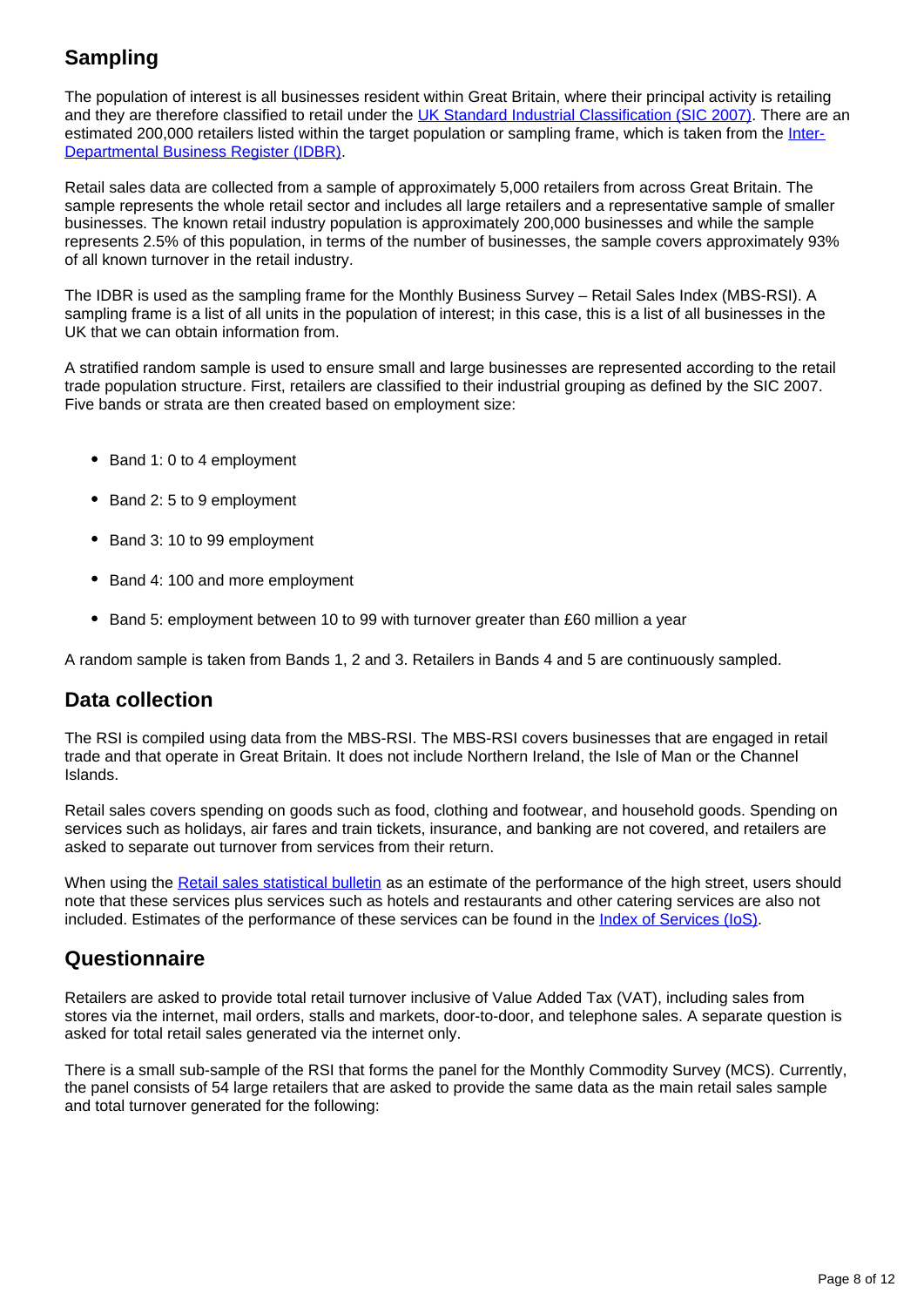- food
- alcohol, tobacco and confectionery
- clothing and footwear
- household goods
- other
- automotive fuel

The accounting period follows a four-week, four-week, five-week cycle pattern. As a result, over the course of a 365-day calendar year (or 366 days in a leap year), one (or two) trading day(s) a year is(are) lost. To compensate, every five or six years an extra week is added to the cycle, usually in January. The most recent fiveweek January was in 2020. Most businesses are able to report data for these accounting periods; however, some businesses provide data on a calendar month basis. The questionnaire asks respondents to indicate the dates to which the returned turnover data relate, that is, the accounting period or calendar month.

## **Mode of collection**

For the main retail sample, data are collected using electronic data collection (EDC). Respondents are sent an email specifying the questions and instructions on how to return their data via the EDC system.

For the MCS, respondent's data are also collected through EDC.

To ensure a good response rate, approximately 64% each month, response chasing is conducted by trained staff and allows respondents to return data over the phone.

## **Editing**

Returned data are passed through a series of validation checks. The MBS-RSI uses an editing and validation approach known as selective editing. Selective editing is an internationally recognised method that uses a databased approach to assess the influence of business estimates on the aggregate outputs.

The selective editing approach means that the editing process should be more efficient and effective, since it will only edit potential errors that have a significant impact on final outputs. Under selective editing, the main variables on the questionnaire are defined and scores are derived for these. The scores compare the value provided on the questionnaire with expected values, where the expected values are generally estimated using past data or other available information related to the variable, for example, from administrative sources. The scores from the "main" variables are then combined to derive a score for every questionnaire. This derived, single score for the business's return is then tested against a methodologically set threshold. If the score is higher than the defined threshold, then the questionnaire will fail and be flagged for manual editing. Returns that fail selective editing are passed to the editing and validation team for manual checking.

Thresholds have been derived and set to ensure minimum bias is introduced from not editing values that may have been edited under the previous edit all returns system. Therefore, selective editing does result in an adverse impact on output quality. To ensure that all errors are captured, before questionnaires pass through selective editing they are subjected to automatic editing and then a number of user-defined checks. For example, these will include checks to detect changes in reporting periods and implausible returns such as turnover being less than zero.

In turn, data are analysed at a macro level to determine the contributing factors to the movement in the value index and its published categories. Together, this micro and macro approach to editing identifies outliers and anomalies within the returned data.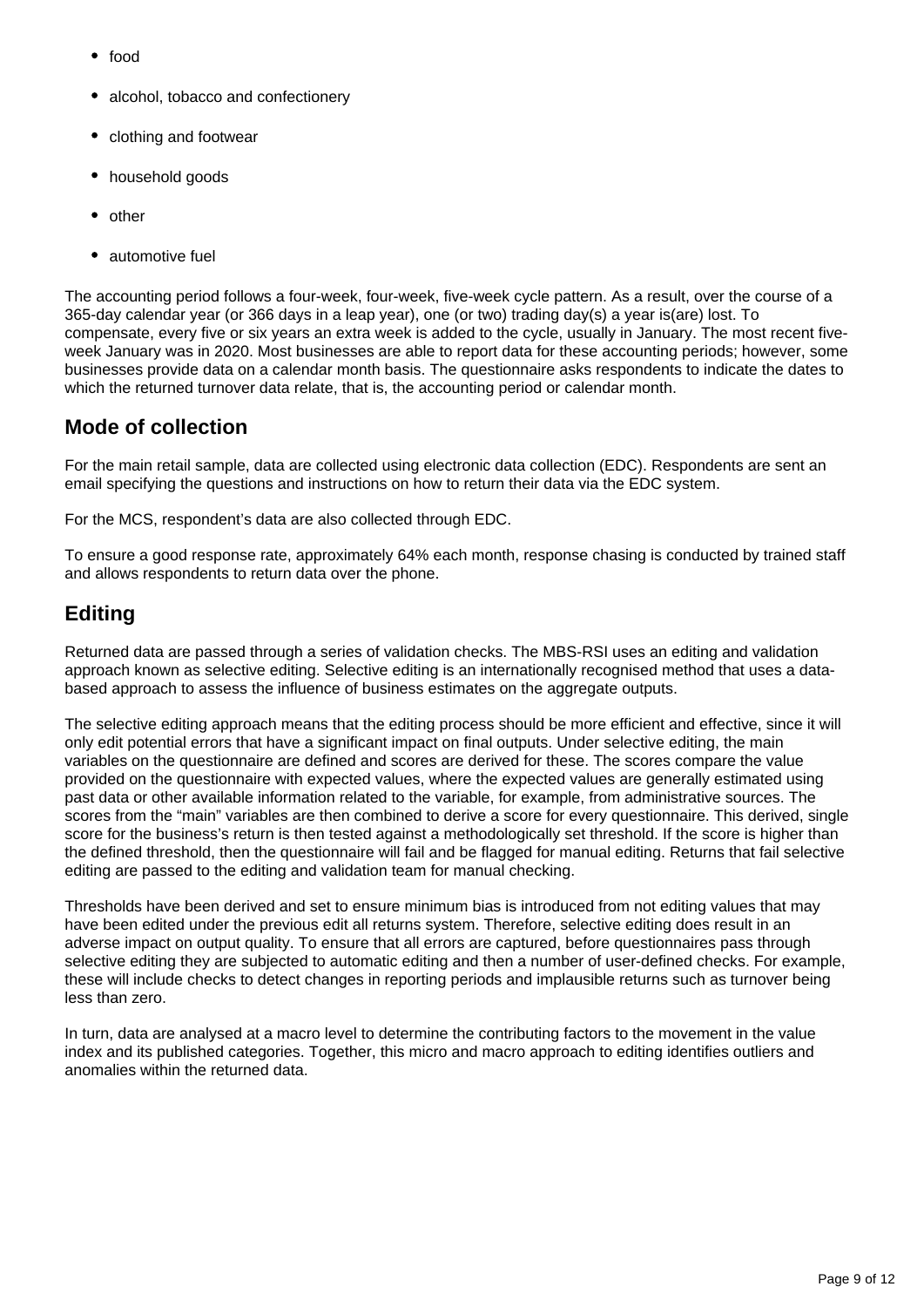# **Imputation**

Each month, approximately 64% of respondents complete and return the MBS-RSI questionnaire, equating to approximately 93% coverage by turnover. Ratio imputation, explained later, is used to provide estimates for nonresponders.

For those respondents who do not return their data in time for publication of the retail sales aggregates, the total turnover and total internet sales are imputed using a [ratio imputation method \(PDF, 75KB\)](http://www.ons.gov.uk/ons/guide-method/method-quality/specific/economy/retail-sales/change-to-imputation-method.pdf) known as a ratio of means.

# **Estimation**

Estimation is the process of approximating some characteristic of a population, in this case [retail sales in Great](https://www.ons.gov.uk/businessindustryandtrade/retailindustry/bulletins/retailsales/previousReleases)  [Britain,](https://www.ons.gov.uk/businessindustryandtrade/retailindustry/bulletins/retailsales/previousReleases) where information is available only for a sample of the population. From the returned and imputed data, a population total is estimated using ratio estimation. Ratio estimation is used when the ratio between the returned turnover over the registered turnover variable on the **IDBR** is roughly constant and the variance of the returned turnover can be assumed to be proportional to the registered turnover. The estimate for retail sales in Great Britain is then given by multiplying the estimate of the ratio by the number of retail business on the IDBR. This gives the value of retail sales in British pounds (thousands) and retail internet sales in pounds (millions) for average weekly sales and for the month. These data are published via our website where the retail sales value estimates are produced in index form using the reference year of 2016. The reference period is the year for which the index is scaled to equal 100. To keep the RSI in line with the UK National Accounts, the reference year is updated each year when weights are available from the **Blue Book**. The change to the reference year is a simple calculation and does not impact on the movements of the series.

Unlike the method used to estimate the full retail sector, an expansion or number-raised estimator is used to estimate the value of internet retail sales. Number-raised estimation works by "expanding" the sample total up to the size of the population by multiplying the sample total by the ration of the number of retailers on the IDBR divided by the number of businesses within the sample.

## **Indexing**

Estimates of retail sales are published in index form rather than in monetary form. There are two types of index published in the form of value indices and chain volume measures. From this value index, the chained volume index is calculated by adjusting for price movements using a process called deflation. Value and chain volume indices are seasonally adjusted using [X-13-ARIMA-SEATS.](https://www.ons.gov.uk/methodology/methodologytopicsandstatisticalconcepts/seasonaladjustment)

## **Deflation**

Value estimates of retail sales reflect both price and volume changes. To remove the direct effects of prices changes, value data are deflated to produce RSI volume measures. A separate price deflator is used for each RSI industry at four-digit SIC.

Industry price deflators are calculated from commodity price indices using weights appropriate to the relevant industry derived from the Annual Business Survey (ABS) data on the value of turnover. Currently, 2013 ABS commodity weights are used along with price indices derived from the [Consumer Prices Index \(CPI\)](https://www.ons.gov.uk/economy/inflationandpriceindices/methodologies/consumerpricesindicestechnicalmanual2019).

#### **Chained volume measures**

The chained volume measures of retail sales are annual re-weighted chain Laspeyres indices referenced to current price values, currently 2013. For each year, the values for each good in current prices and previous years' prices are calculated. These values are then aggregated using weights for each retail industry derived from the RSI.

Each year, the series is re-referenced and comparability with previous years is achieved by chain linking the series together to form a continuous time series. An average of the values for October, November and December is used to provide the link factor.

Chain linking starts at the lowest possible level of aggregation. For the RSI, this means that aggregation uses the small and medium-sized businesses combined with the large businesses for each industry within each retail sector. These estimates are used to create a chain-linked estimate for all businesses for each industry. Higherlevel chain-linked aggregates are derived in a similar way.

The chain-linking method used is consistent with the standard national accounts method.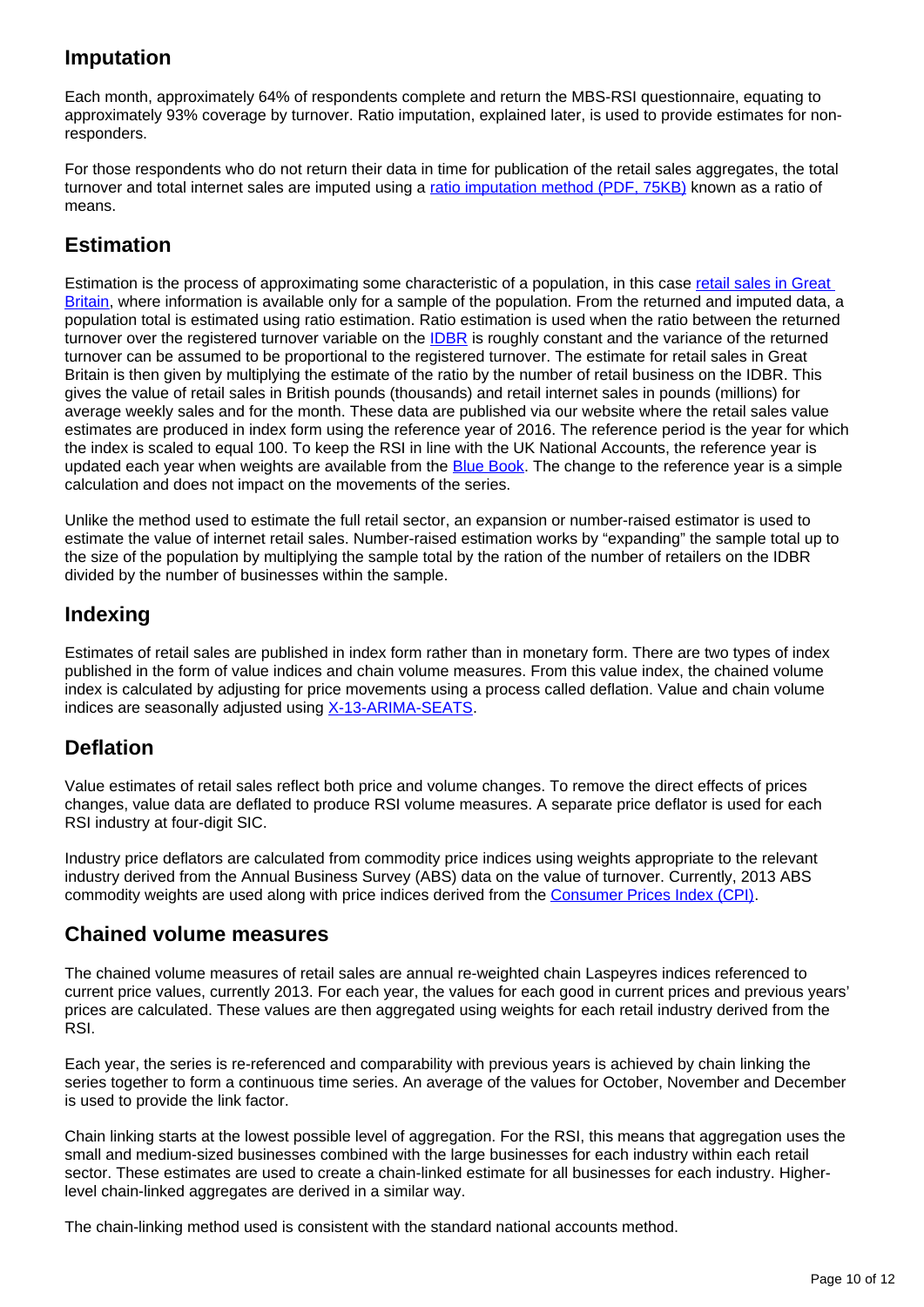# **Time series analysis**

Seasonally adjusted estimates are derived by estimating and removing calendar effects (for example, Easter moving between March and April) and seasonal effects (for example, increased spending in December as a result of Christmas) from the non-seasonally adjusted estimates. Seasonal adjustment is performed each month and reviewed each year using the standard, widely used software, X-13-ARIMA. Before adjusting for seasonality, prior adjustments are made for calendar effects (where [statistically significant](https://www.ons.gov.uk/methodology/methodologytopicsandstatisticalconcepts/uncertaintyandhowwemeasureit#statistical-significance)) such as returns that do not comply with the standard trading period, bank holidays, Easter and the day of the week Christmas occurs.

While the number of trading days in a set period remains the same, the standard reporting periods' four-week, four-week, five-week cycle introduces a "phase-shift" effect, associated with the fact that the standard periods do not match calendar months and move slightly each year relative to the calendar month. In a typical year, the standard periods total 52 weeks or 364 days. As a result, the standard periods fall back one day each year (or two days for a leap year). Every five or six years, the reporting year is brought back into line with calendar year by adding an extra week, normally to January.

The seasonally adjusted estimates also have corrections for bank holidays, Easter effects that are caused when Easter falls late in March or early in April and the day of the week Christmas occurs. Prior corrections are applied as necessary. Corrections are estimated and applied where there is a statistically significant effect.

The calculation of the RSI has an adjustment to compensate for calendar effects that arise for the difference in the reporting periods.

# **Confidentiality and disclosure**

Before publication, all data are tested for disclosure and, where there is a risk of disclosure of individual businesses, steps are taken to minimise this risk, for example, by aggregating similar industry sectors.

The RSI is compliant with the [Code of Practice for Statistics](http://www.statisticsauthority.gov.uk/assessment/code-of-practice/index.html), Principle 5.

Principle 5, Practice 1, states: "Ensure that official statistics do not reveal the identity of an individual or organisation, or any private information relating to them, taking into account other relevant sources of information."

All necessary steps are taken to protect the confidentiality of data collected from retail businesses. This includes statistical disclosure controls to ensure that individual businesses are not identified in the published statistics.

When data are shared with other bodies, for example, Eurostat and Scottish Government, it is done so under legislation and using secure electronic file transfer methods.

#### **How we review the data**

The methodology used to produce retail sales statistics is reviewed periodically by the Methodology Directorate within the Office for National Statistics (ONS). In 2008, the Methodology Directorate conducted a review of the methodology and systems used in the calculation of the RSI. The systems were all found to be working correctly. For the methodology, recommendations were made regarding the chain-linking methodology planned for implementation on the RSI in 2009. The main recommendations of this review were: